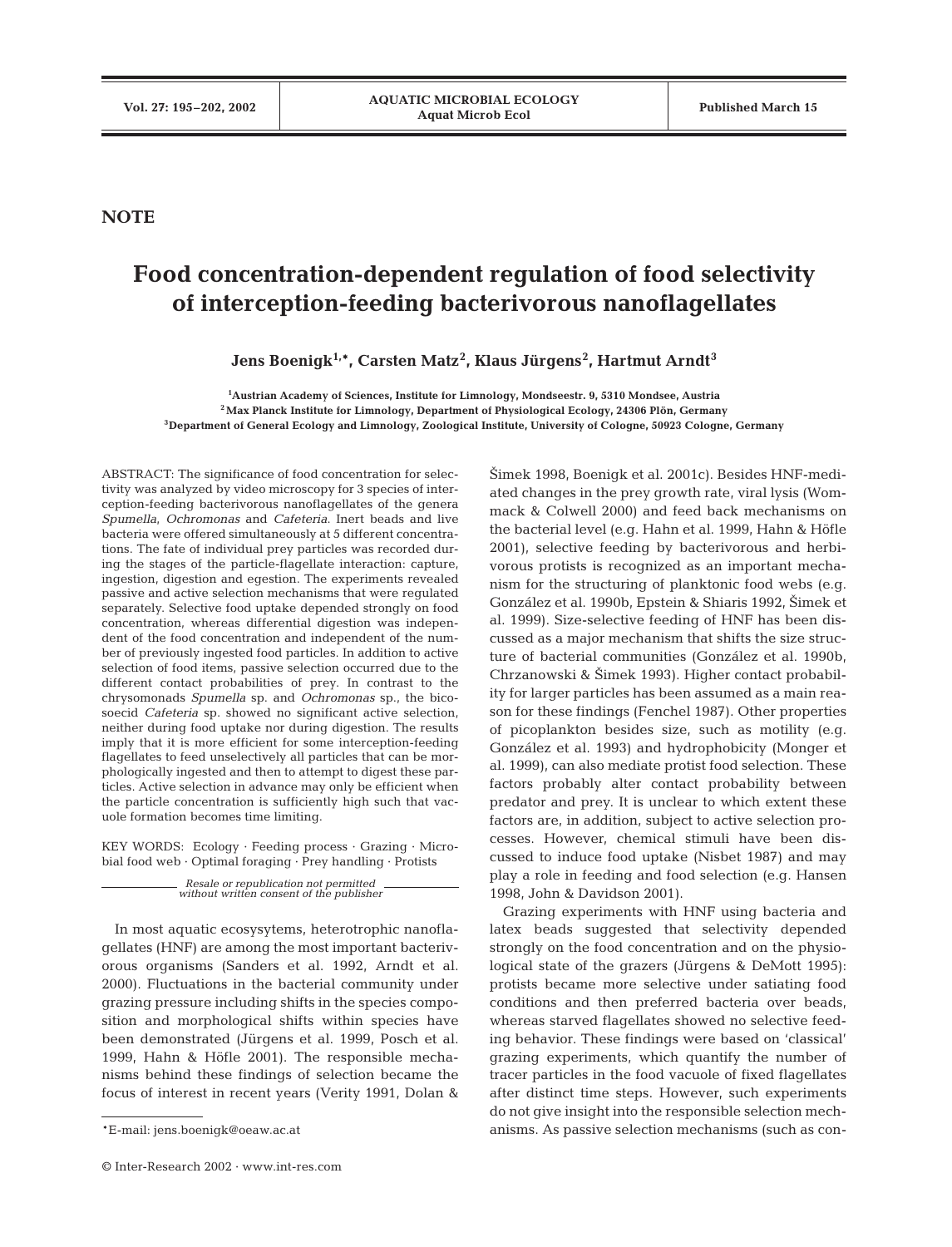tact probability and morphological limitations of the feeding structures) should be more or less independent of the food concentration, active selection mechanisms should be responsible for concentration-dependent shifts in selectivity.

Recent studies found that such active selection mechanisms play an important role in protozoan food selection: active selection has been reported during particle processing and by differential digestion (Nisbet 1987, Boenigk et al. 2001b). Chemotactic orientation (Fenchel & Blackburn 1999) may also alter the prey spectrum. As differential digestion seems to be relatively independent of the satiation of the flagellates (Boenigk et al. 2001c), selection during food processing (particle handling, ingestion, etc.) must be mainly responsible for the observed concentrationdependent shifts in food selection. This would suggest a receptor-mediated uptake mechanism that becomes active at higher particle concentrations. For our studies we used 3 interception-feeding species for which the principle mechanisms of feeding are relatively well investigated *(Spumella* sp.: e.g. Holen & Boraas 1991, Zwart & Darbyshire 1992; *Ochromonas* sp.: e.g. Aaronson 1974, Boraas et al. 1992; *Cafeteria* sp.: e.g. Ishigaki & Terazaki 1998). Interception feeding is a widespread and common feeding type in aquatic ecosystems (e.g. Fenchel 1987, Arndt et al. 2000). In continuation of former studies focussing on principle feeding mechanisms of these species and on the effect of physical and chemical prey characteristics (Boenigk & Arndt 2000b, Boenigk et al. 2001c), respectively, we now concentrated on the regulating effect of food concentration. The intention of this study was to investigate the principle ability of flagellates to adapt their selectivity to food concentration and to address the question of why such a phenomenon occurs. Feeding steps that may be actively regulated, i.e. the ingestion sensu stricto and prey processing in the food vacuole, were the focus of the investigations. Therefore, we studied the food capture and selectivity of bacterivorous nanoflagellates feeding on a mixture of 'high quality food' *(Pseudomonas putida* MM1) and inert latex beads. It has been suggested that selectivity should occur especially at high food concentrations (Jürgens & DeMott 1995). Thus, we tested different non-satiating and satiating food concentrations. Even though the obtained results cannot be directly applied to the interpretation of field experiments, we provide evidence for the principle mechanisms involved in food selection and their dependency on food concentration.

**Materials and methods.** *Ochromonas* sp. DS originated from Lake Constance, *Spumella* sp. from a mesotrophic lake in Plön and *Cafeteria roenbergensis* from the Baltic Sea at a salinity of 10‰ near Kloster (Hiddensee, Germany). As good quality food we chose

the bacterium *Pseudomonas putida* MM1 (isolated by Christoffersen et al. [1997] from barley rhizosphere). *P.*  $putida$  is quite a large bacterium  $(0.61 \pm 0.41 \,\mathrm{\upmu m^3})$  compared to natural bacteria but within the size range of optimal prey size for the investigated flagellates (Matz & Jürgens 2001). It proved to be relatively good food, allowing for high ingestion and growth rates of the flagellates (Christoffersen et al. 1997, Boenigk & Arndt 2000b, M. W. Hahn pers. comm.). All 4 organisms have been used in previous studies and the general feeding behavior of the flagellates is known.

All organisms were cultivated in WC medium (Guillard & Lorenzen 1972) at 17°C and under constant light. *Cafeteria roenbergensis* was cultivated at a salinity of 3.5‰, which was obtained by adding NaCl to the basic medium. In order to reach high bacterial abundances, 100 mg glucose  $l^{-1}$  was added for cultivation of *Pseudomonas putida* MM1. For the experiments, bacteria in early stationary phase were used. Flagellates were pre-cultured at a food concentration of at least  $5 \times 10^6$  bacteria ml<sup>-1</sup>.

The experimental set-up followed generally the protocol by Boenigk & Arndt (2000a). Briefly, an aliquot of flagellate culture was transferred to a petri dish. Subsequently the food concentration was adjusted to  $0.25 \times 10^7$  (0.75  $\times$   $10^7$ ,  $1.5 \times 10^7$ ,  $2.5 \times 10^7$ ,  $3.3 \times 10^7$ ) bacteria  $ml<sup>-1</sup>$  by carefully adding the desired particle suspension. For the experiments with the lowest food concentration, the medium was carefully exchanged for fresh medium beforehand (see Boenigk & Arndt 2000b for details). Thirty minutes after the transfer, 1 attached flagellate was chosen for detailed observation. Finally, latex beads (Fluoresbrite Plain YG, 0.75 µm, Polysciences) were added. Preliminary experiments showed that the contact probability of the bacteria was higher than that of beads due to bacterial motility and size. Therefore, the concentration of beads  $(0.3 \times 10^7)$ ,  $0.9 \times 10^7$ ,  $1.8 \times 10^7$ ,  $3 \times 10^7$ ,  $4 \times 10^7$  beads ml<sup>-1</sup>) had to be about 20% higher than that of the bacteria to allow for similar capture probability of beads and bacteria by the flagellates. Two sets of control experiments were performed. In the first control experiment (Expt C1), the flagellates were treated as described above but no latex beads were added. In a second control experiment (Expt C2), the food concentration was adjusted to  $<$ 10<sup>5</sup> bacteria ml<sup>-1</sup> for 30 min (immediately after transfer to the petri dishes) before the experiment started. After this treatment nearly all ingested particles should be digested or egested by the flagellate and therefore food vacuoles are nearly empty or non-existent. At the start of this experiment, a mixture of bacteria and beads was added. Expt C2 was only done at the highest food concentration to obtain additional information on the influence of food vacuole content on food selectivity.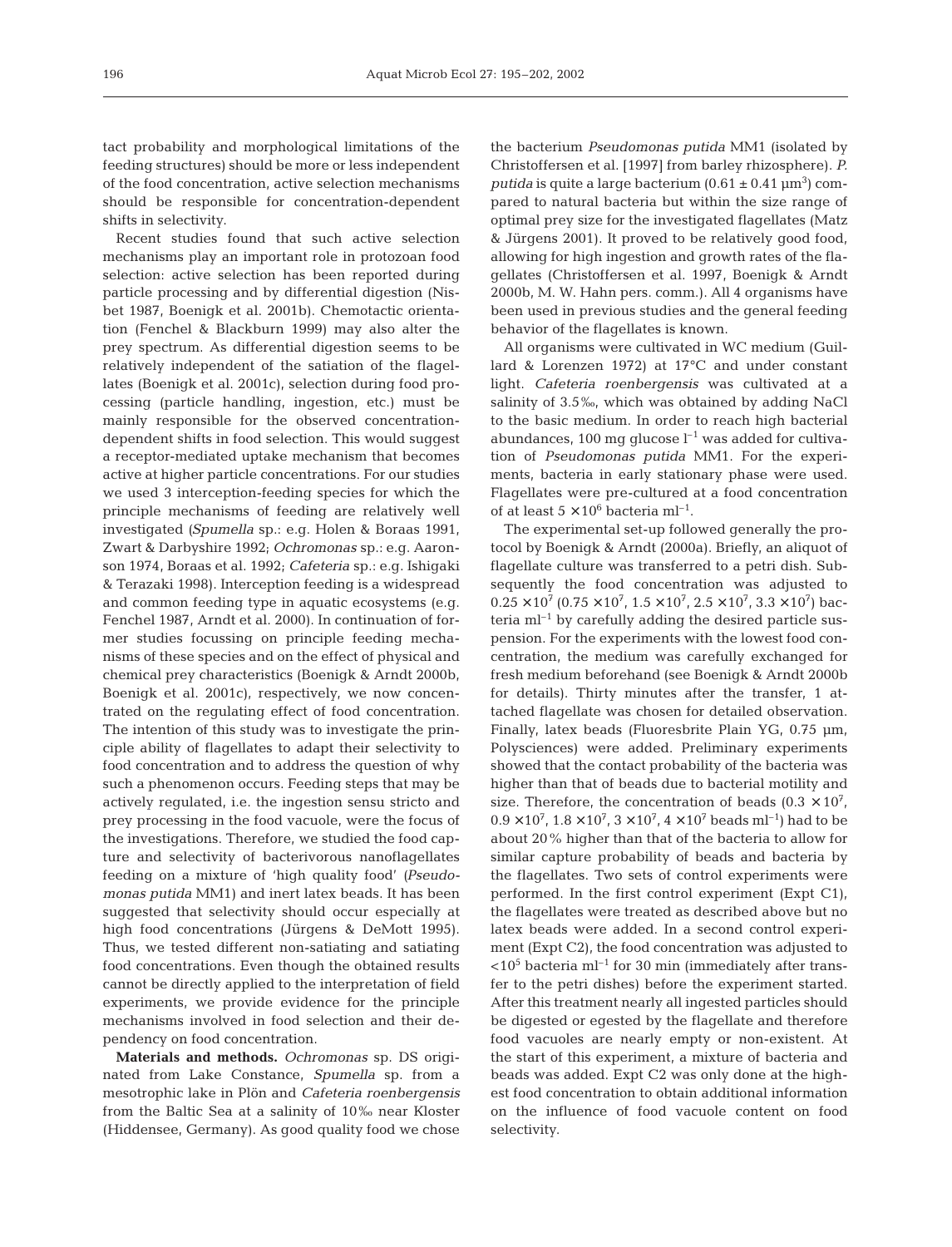For video observations a Zeiss Axiovert S100 microscope equipped with a Plan Neofluar 100×/1.3 oil objective and connected to an MC-1009/S video camera (AVT Horn) was used. Bright field illumination at moderate intensity was used for observation. This moderate illumination avoids heating the medium and irritating the flagellates. Preliminary experiments gave evidence that the light level was far below a critical intensity that would cause irritation of the flagellates or strong cell damage (see also Boenigk et al. 2001a). The video signal was recorded by an S-VHS recorder (AG 7355, Panasonic). All contacts and ingestions were recorded during the first 5 min. After this observation time the flagellates were observed for another 10 min to study the fate of ingested latex beads. A contact between a bacterium and the sensitive region of the flagellate was defined as contact and the enclosure of the bacterium by the flagellate's flagellum was defined as capture. We observed 15 individual flagellate cells for each experiment. Beads and bacteria could easily be distinguished by using single-frame playback of the video sequences.

Food selectivity was calculated directly from the observed contacts *(C)* and ingestions *(I)*, respectively, of bacteria *(B)* and beads *(b)* according to Chesson's α-index (Chesson 1983;  $α<sub>I</sub> = 0.5$ : unselective feeding,  $\alpha_{\rm I}$  > 0.5: preference for beads, and  $\alpha_{\rm I}$  < 0.5: preference for bacteria):

$$
\alpha_{\rm I} = \frac{I_b / C_b}{I_b / C_b + I_B / C_B} \tag{1}
$$

Statistical analyses were carried out using the SPSS software (version 8.0.0). Food selectivity,  $\alpha_{\rm L}$  was calculated using Eq. 1 and tested against non-selectivity  $(\alpha_1 = 0.5)$  using the *t*-test. The influence of food concentration on the egestion of indigestible particles was tested by comparing the vacuole passage times of flagellates fed at different food concentrations for each flagellate species (ANOVA).

**Results.** All flagellate species generally stayed attached during the experiment. Contact probability for beads and bacteria was not significantly different (analysis of covariance  $[ANCOVA]$ ,  $p > 0.05$  for all species) despite a significantly higher concentration of beads in the experimental vessels (see 'Materials andmethods'). In addition we observed no significant difference in the capture efficiency of the flagellates for beads and bacteria prey  $(ANOVA, p > 0.05$  for all species).

*Ingestion rate and ingestion efficiency:* Contact probability and the rate of successful captures were generally higher for bacteria than for beads but were not actively regulated dependent of the food concentration. In contrast, ingestion rates depended on the food concentration and showed a typical functional response. When a mixture of beads and bacteria was fed to the flagellates, ingestion rate (all particles) showed a similar functional response to that of flagellates feeding on bacteria only (Table 1, Fig. 1). The number of ingested bacteria per unit time (Table 1) did not differ significantly between flagellates feeding on bacteria and flagellates feeding on a mixture of bacteria and beads (p > 0.05 for *Spumella* sp. and *Ochromonas* sp.). The presence of indigestible particles (beads) had only a slight effect (not significant) on the ingestion of bacteria. Only in experiments involving *Cafeteria* sp. did we find significantly lower ingestion rates (bacteria) when beads were present  $(p = 0.019)$ .

At low food concentrations, all the particles were ingested regardless of their nutritional suitability ( $\alpha$  = 0.5; Fig. 1). For medium food concentrations up to  $1.5 \times$  $10<sup>7</sup>$  particles ml<sup>-1</sup>, Chesson's α-index did not differ significantly from 0.5 for all flagellate species, corresponding to non-selective food uptake (*t*-test, p > 0.05). When food concentration was increased, the flagellates started to reject captured food particles, and at increasing food concentrations, the flagellates started to select for bacteria (α < 0.5). No beads were ingested by *Spumella* sp. and *Ochromonas* sp.  $(\alpha = 0)$  at the

Table 1. Ingestion rates (bacteria flagellate–1 h–1) of *Spumella* sp., *Ochromonas* sp. and *Cafeteria* sp. feeding on bacteria and a mixture of bacteria and beads (mean and standard deviation  $[SD]$ ,  $n = 15$  for each experiment). Total particle concentration in experiments with beads and bacteria was about twice as high as bacterial concentration. Ingestion rates are based on ingestions of bacteria only. IR = ingestion rate

| Food conc.<br>(bacteria)                                                                                          | <i>Spumella</i> sp.<br>Bacteria + beads<br>Bacteria |                                                                                                                                                                      |                                                     | <i>Ochromonas</i> sp.<br>Bacteria + beads<br>Bacteria |                                                                                                                                      |                                                                       | Cafeteria sp.<br>Bacteria + beads<br>Bacteria                                    |                                                                                     |                                                                                      |
|-------------------------------------------------------------------------------------------------------------------|-----------------------------------------------------|----------------------------------------------------------------------------------------------------------------------------------------------------------------------|-----------------------------------------------------|-------------------------------------------------------|--------------------------------------------------------------------------------------------------------------------------------------|-----------------------------------------------------------------------|----------------------------------------------------------------------------------|-------------------------------------------------------------------------------------|--------------------------------------------------------------------------------------|
| $ml^{-1}$                                                                                                         |                                                     | IR (bacteria)                                                                                                                                                        | Total IR                                            |                                                       | IR (bacteria)                                                                                                                        | Total IR                                                              |                                                                                  | IR (bacteria)                                                                       | Total IR                                                                             |
| $0.25 \times 10^{7}$<br>$0.75 \times 10^{7}$<br>$1.5 \times 10^{7}$<br>$2.5 \times 10^{7}$<br>$3.3 \times 10^{7}$ | $7.2 \pm 11.8$<br>$13.6 + 10.0$                     | $7.2 \pm 8.8$<br>$12.0 \pm 7.9$<br>$22.4 + 13.5$ $24.8 + 12.4$<br>$30.4 \pm 18.6$ $29.6 \pm 17.5$ $29.6 \pm 17.5$<br>$32.8 \pm 21.5$ $35.2 \pm 15.4$ $35.2 \pm 15.4$ | $12.8 \pm 12.4$<br>$22.4 \pm 11.9$<br>$32.8 + 10.6$ | $11.2 + 9.6$<br>$34.4 + 11.0$<br>$89.6 + 30.7$        | $22.4 \pm 10.0$ $23.2 \pm 14.7$<br>$42.4 \pm 20.7$<br>$72.0 \pm 27.2$ $67.2 \pm 26.4$ $88.0 \pm 27.8$<br>$92.0 + 28.2$ $92.0 + 28.2$ | $12.8 \pm 12.4$ $22.4 \pm 11.9$<br>$48.0 \pm 23.6$<br>$80.0 \pm 23.4$ | $4.0 \pm 3.7$<br>$5.6 \pm 7.7$<br>$12.8 \pm 8.4$<br>$14.4 + 8.1$<br>$18.4 + 8.9$ | $4.0 \pm 4.8$<br>$4.8 \pm 7.6$<br>$9.6 \pm 8.1$<br>$12.0 \pm 11.1$<br>$14.4 + 12.2$ | $6.4 \pm 4.2$<br>$11.2 \pm 5.0$<br>$19.2 \pm 8.8$<br>$21.6 \pm 9.3$<br>$24.0 + 11.1$ |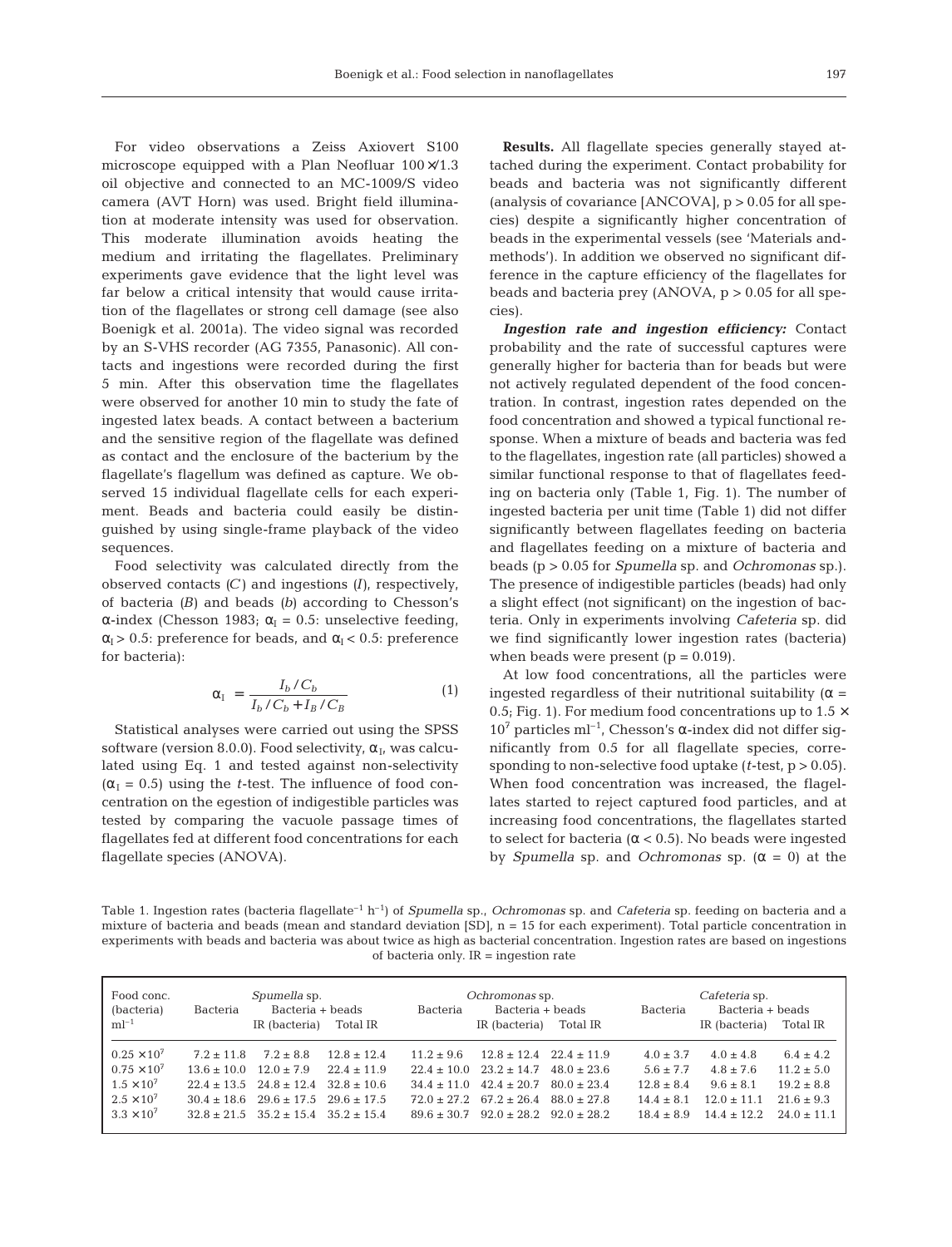

Fig. 1. Ingestion rates (particles flagellate<sup>-1</sup> h<sup>-1</sup>) and selectivity coefficient (Chesson's  $\alpha$ -index) as functions of food concentration (bacteria) for 3 species of heterotrophic nanoflagellates. Ingestion rates for flagellates feeding on a mixture of beads and bacteria are given as total ingestion rates (including beads and bacteria) and ingestion rates of bacteria only. For comparison, ingestion rates are given for flagellates feeding on bacteria only. The concentration of beads was about 20% higher than bacterial concentration. Total particle concentration was therefore about twice as high as bacterial concentration. Ingestion rates (mean) and food selectivity (mean ± standard deviation [SD]) are calculated from 15 individual cells each. Note that at low food concentrations the flagellates ingested all captured particles and at high food concentrations *Spumella* sp. and *Ochromonas* sp. ingested no beads, both resulting in  $SD = 0$ 

highest food concentration  $(3.3 \times 10^7)$ . This negative selection was due to rejection of captured beads by the flagellate at higher food concentrations. Rejection was also observed for *Cafeteria* sp., but selection was weak



Fig. 2. Mean selectivity coefficient (Chesson's α-index) as calculated from 2 min intervals for starved flagellates  $(n = 15)$ exposed to high food concentrations  $(t = 0)$ . Note the high standard deviation of  $\alpha$  at intermediate time phases, which is due to differences between individuals

even at high food concentrations. *Cafeteria* sp. ingested latex beads (Fig. 1) even at the highest food concentrations.

When starved flagellates were used (Expt C2), the ingestion rate was significantly higher during an initial feeding phase, as was expected  $(p < 0.05$  for all flagellate species; see also Boenigk et al. 2001b). Nearly all captured particles were ingested by all species during the first minutes of an experiment and the flagellates showed no selectivity ( $\alpha$  = 0.5; Fig. 2) despite high food concentrations. After this initial phase, *Spumella* sp. and *Ochromonas* sp. became more and more selective (Fig. 2) and finally showed strong food selection as observed for well-fed individuals.

*Vacuole processing and differential digestion:* Digestion of bacteria appeared to be complete as there was no indication of visible bacterial remains in food vacuoles. Egestion of intact bacterial cells was not observed. In contrast to bacteria, ingested latex beads were egested by *Spumella* sp. and *Ochromonas* sp. after a few minutes. *Cafeteria* sp. did not egest the beads after such short times but kept most of the beads for longer then 20 min in vacuoles. This speciesspecific vacuole processing was observed for all food concentrations and for starved as well as for satiated flagellates (see also Boenigk et al. 2001b). In contrast to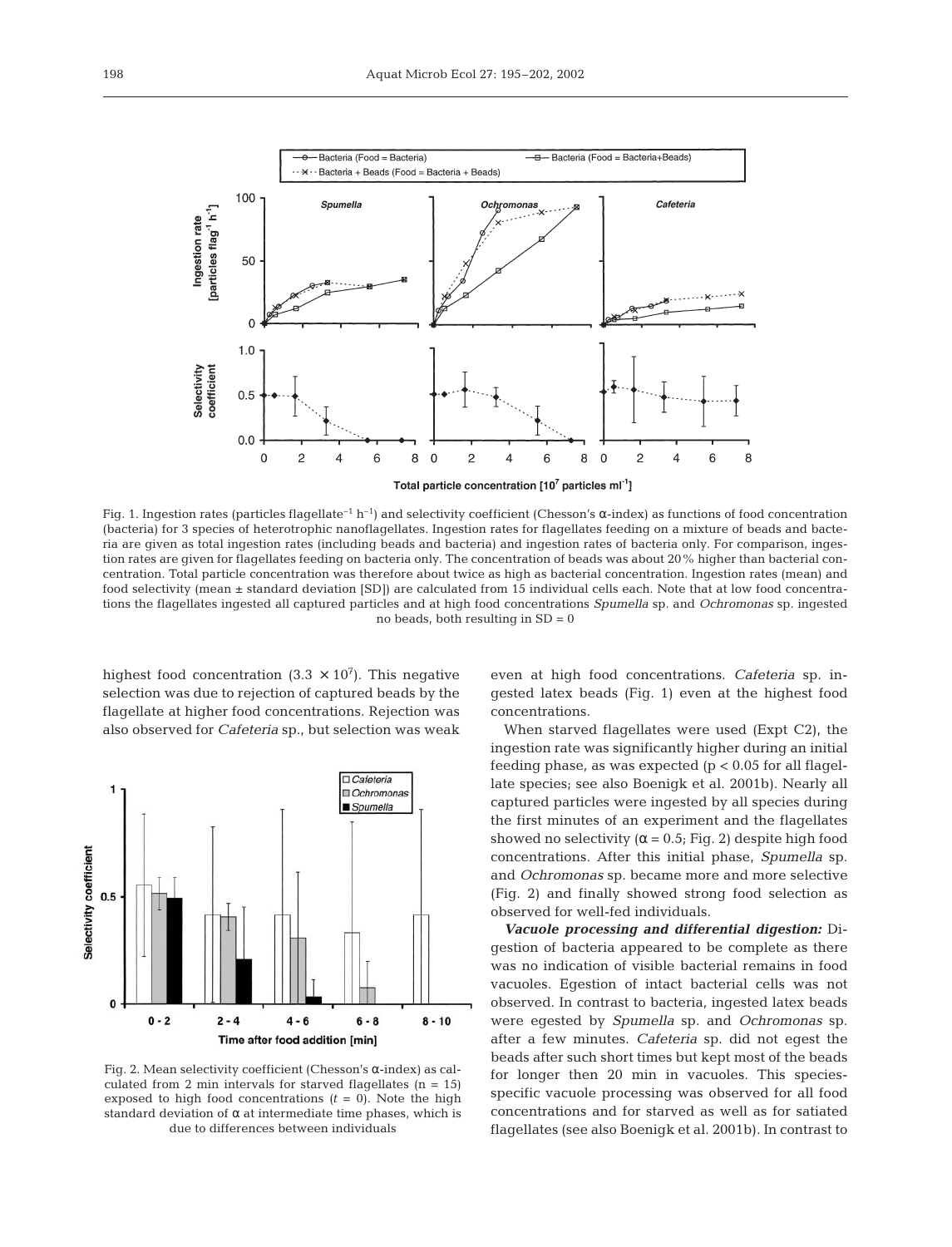selection during food uptake, food concentration had no significant influence on vacuole passage time  $(ANOVA, p > 0.05$  for all species). Active food selection in *Spumella* sp. and *Ochromonas* sp. is therefore composed of selective food uptake (only at high food concentration) and of differential digestion (independent of food concentration).

**Discussion.** We tested food selectivity of 3 bacterivorous nanoflagellates at different food concentrations. Recent studies on selection mechanisms showed that food selection in HNF is based on a combination of passive and active processes (Boenigk et al. 2001b), which seem to be regulated in different ways. Further, different HNF species show deviating selection behavior (e.g. 2imek & Chrzanowski 1992, Pernthaler et al. 2001) due to species-specific selection mechanisms (e.g. Hansen 1998, Boenigk et al. 2001b). In contrast to most previous studies, we tested selectivity by simultaneous application of the particles under view and subsequent live observation of the particle handling. Some general conclusions can be drawn from our experiments.

*Overall food selection is composed of active (ingestion efficiency and differential digestion) and passive selection mechanisms (contact probability and capture efficiency):* Selection in the feeding process of HNF is mainly due to contact probability, capture efficiency, ingestion efficiency and differential digestion. We observed a higher 'contact probability' for bacteria than for beads. Theoretical explanations suggest that particle size and physicochemical characteristics of the prey to increase contact probability and to be mainly responsible for prey selection (e.g. Fenchel 1982, Shimeta & Jumars 1991, Monger et al. 1999). In fact, the probability of a certain food particle being ingested by the flagellate has been shown to be correlated with prey size (Fenchel 1987, Kiørboe & Titelman 1998) and prey motility (Monger & Landry 1992, González et al. 1993). Larger particles and motile particles are therefore generally ingested at higher rates (e.g. González et al. 1990b, 1993, Chrzanowski & 2imek 1993). In contrast, 'capture efficiency' was shown to be lower for motile bacteria (Matz et al. 2002 this issue) as, with increasing motility of the prey, the escape probability may increase. However, when ingestion rates are corrected for contact probability, size and motility of the prey are not necessarily correlated with ingestion rate (Boenigk et al. 2001c) even though these parameters probably play a role during this feeding step. In this study, we observed no significant difference in capture efficiency between beads and bacteria. The swimming speed of *Pseudomonas putida* may be slow enough to allow for a capture efficiency as high as that for nonmotile particles. The particle-specific 'efficiency of ingestion' of captured particles depends on food con-

centration. This corroborates the findings of Jürgens & DeMott (1995), who reported a dependency of food selection on prey concentration. That study as well as the present study suggest that this selection step is only significant at or near satiating food concentrations. Selection during this feeding step is likely to be active, may be receptor mediated and may therefore be due to 'signal substances' such as phospholipids on the surface of the prey (Nisbet 1987). Boenigk & Arndt (2000b) suggested an active food size selection during this step. However, other prey characteristics such as surface chemistry may mask size selection during this feeding step (Boenigk et al. 2001c). From our experiments, we cannot exclude prey size or prey shape as responsible selection factors. However, prey surface characteristics are likely to play a main role during this selection step. When a flagellate does not ingest a particle for ca. 10 min it starts to ingest beads (pers. obs.). Therefore, this selection step may be regulated by the amount of food vacuole content or on the ability to build new food vacuoles. In contrast to the ingestion process, selection during 'differential digestion' (González et al. 1990a, Boenigk et al. 2001b) was found to be relatively independent of the actual food concentration. It has been suggested that this selection mechanism depends on the digestibility of the particles and on the accessibility of digestive enzymes (Boenigk et al. 2001a). Studies on the effect of fluorochromes on the digestion process (Premke & Arndt 2000, Boenigk et al. 2001a) and on the processing of stained versus non-stained beads, and of clay particles by several flagellate species (Zwart & Darbyshire 1992, E. J. Cleven pers. comm., Boenigk unpubl.) provide evidence that the egestion of particles was due to the non-digestibility of the particles and not to surface characteristics (including fluorochromes). This may be different when high light intensities (especially UV or blue light) are used. Starvation of the flagellates may cause a slightly longer vacuole passage time possibly due to a generally slower metabolism (Boenigk et al. 2001b). Concentration-dependent variability in food selection seems therefore to be mainly based on prey handling prior to ingestion. Considering our earlier studies on food selection using the same organisms, we can show that the significance of different prey parameters for food selection depends not only on food concentration and satiation of the flagellates but also on the feeding step under view: focussing on contact probability prey size and motility seems to be of main importance (Boenigk & Arndt 2000b). During the processing phase, prey size may also play a role but motility and surface chemistry seem to become more important. This is, however, dependent on food concentration (this study) and may, at first sight, lead to contradicting results at one time, suggesting non-selectivity, while another time sug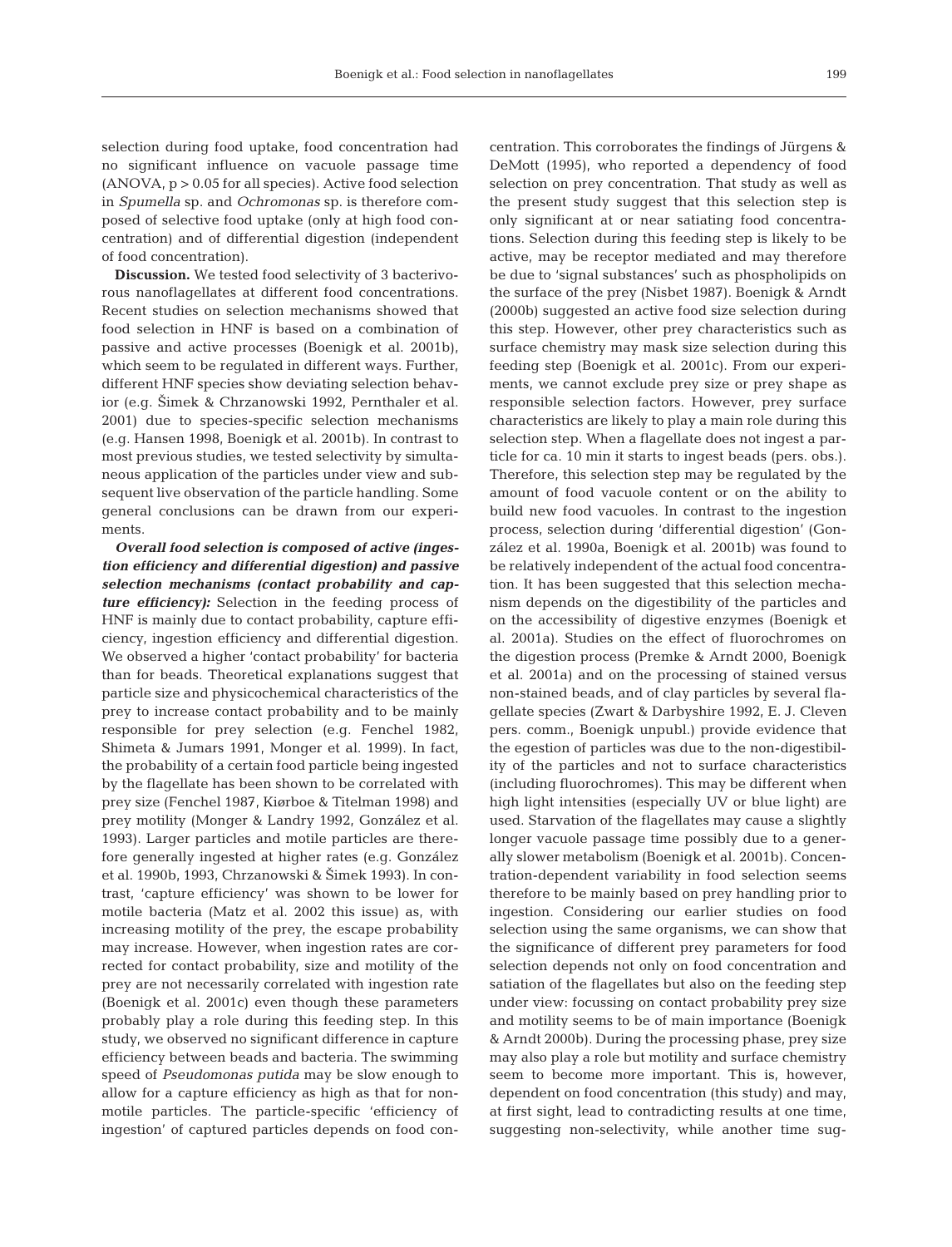gesting selectivity during this feeding step (Boenigk et al. 2001b,c). The relative importance of different prey characteristics during this feeding step has to be subject to further investigations. Differential digestion could not be shown to depend significantly on the flagellates' satiation, even though shifts in selectivity during this selection step have been observed (C. Schygula pers. comm.). This also has to be studied in more detail.

*Significance of food selection and the relative importance of distinct selection mechanisms are species specific:* Generally, contact probability, capture efficiency and differential digestion seem to be relatively independent of the actual food concentration. In contrast, selection during particle handling prior to ingestion depends on the food concentration but seems to be realized only at very high food concentrations, which are usually not found in natural systems. All flagellate species have been cultured in the laboratory for years and may be adapted to higher food concentrations. Although we could show a general dependency of the ingestion efficiency on food concentration in HNF, its relative importance is questionable. Selection in advance, as is found in *Spumella* sp. and *Ochromonas* sp., may be an adaptation to environmental situations where 'non-suitable particles' become abundant. This may be important, for example, during flood events, when suspended sediment concentration increases. But it seems unlikely that this selection mechanism plays a major role in the selection between bacterial strains. However, for species that live in substrate flocs or in the benthos, chemoselection may also play an important role at low food concentrations. In contrast to *Spumella* sp. and *Ochromonas* sp., *Cafeteria* sp. only slightly selected (concerning selection in advance and differential digestion) even at high food concentrations. The strategy of *Cafeteria* sp. seems to be to minimize the efforts for searching and for selection. This behavior may be energetically favorable in environments where the concentration of unsuitable particles is low. The selection strategy of *Spumella* sp. and *Ochromonas* sp. may be to maximize the number of captures, and selection may be used to differentiate particle quality. Thus, this latter strategy may have higher costs but also greater benefits than the former strategy.

*Significance of HNF food selection for field and laboratory studies:* As mentioned above, the results of laboratory studies are not directly applicable to the interpretation of field data. However, they are a suitable tool for the investigation of principle mechanisms of predator-prey interactions. The rates of ingestion of bacteria by *Spumella* sp. and *Ochromonas* sp. were not significantly affected by the presence of beads. Therefore, the presence of naturally occurring particles in

the size range of bacteria such as clay should also not affect the flagellates' feeding rates. These findings are in agreement with the study of Jack & Gilbert (1993), who found no negative effect of suspended clay on the growth rate of a bacterivorous ciliate. As illustrated above, food selection of HNF depends on morphological and physicochemical characteristics, motility, digestibility and molecular surface characteristics of the prey (e.g. González et al. 1990a, 1993, Monger et al. 1999, John & Davidson 2001, Matz et al. 2002). As selection is a combination of passive and active selection mechanisms, negative or positive selection can be measured relative to a reference particle but is neither static nor absolute. Furthermore, particle handling and selectivity are surely dependent on factors such as temperature, food concentration, and a variety of abiotic and biotic factors (e.g. Sherr et al. 1988, Tobiesen 1990). However, food concentration seems not to affect selectivity except very high particle concentrations (Jürgens & DeMott 1995, this study). Regarding the complexity of food selection, a high variability in ingestion rates and growth rates even within 1 species of bacterivores is not surprising (e.g. González et al. 1993, Christoffersen et al. 1997, Hansen 1998). In contrast, differences between species and between cultures of different physiological levels should be expected. Several factors responsible for food selection are linked to the physiological state of the prey (motility, surface characteristics, size; e.g. Hahn et al. 1999) and of the predator (chemical selectivity, differential digestion; e.g. Boenigk et al. 2001b, this study). Thus, food selection is the result of a multivariate predatorprey interaction, which is, in addition, regulated by feedback mechanisms. The treatment of HNF as a 'black box' may lead to misinterpretations, as the complexity of feeding interactions is not considered (e.g. Cleven & Weisse 2001).

*Acknowledgements.* The authors wish to thank 3 anonymous reviewers for helpful comments on an earlier version of the manuscript. We also wish to thank Alexander P. Mylnikov (Borok, Russia) for isolating and identifying *Cafeteria roenbergensis*. Financial support for this research was provided by a European Union Marie Curie Fellowship MCFI-2000- 01688. N. Crosbie helped with English expression.

## LITERATURE CITED

- Aaronson S (1974) The biology and ultrastructure of phagotrophy in *Ochromonas danica* (Crysophyceae: Chrysomonadida). J Gen Microbiol 83:21–29
- Arndt H, Dietrich D, Auer B, Cleven EJ, Gräfenhan T, Weitere M, Mylnikov AP (2000) Functional diversity of heterotrophic flagellates in aquatic ecosystems. In: Leadbeater BSC, Green JC (eds) The flagellates. Taylor & Francis, London, p 240–268
- Boenigk J, Arndt H (2000a) Comparative studies on the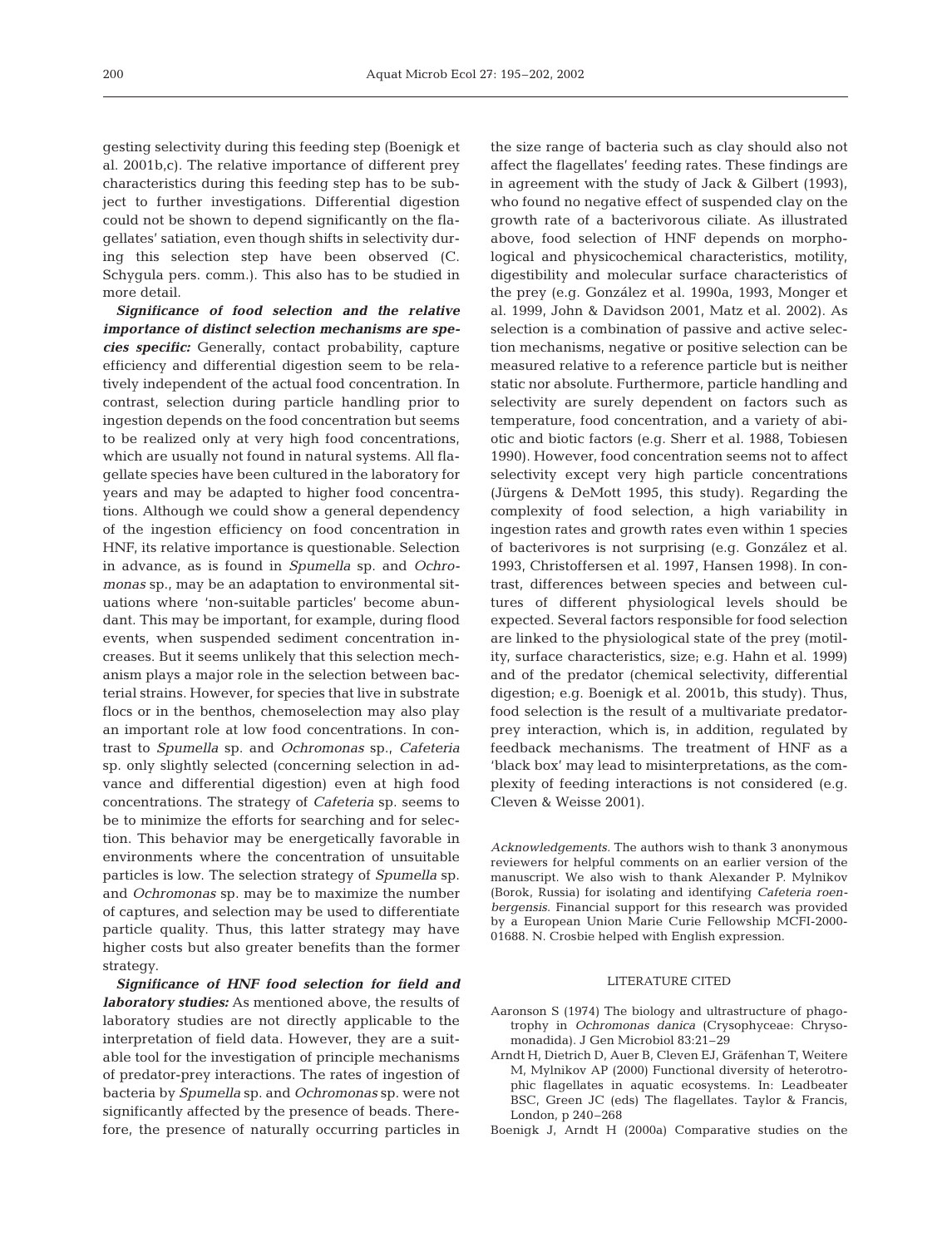feeding behavior of two heterotrophic nanoflagellates: the filter-feeding choanoflagellate *Monosiga ovata* and the raptorial-feeding kinetoplastid *Rhynchomonas nasuta*. Aquat Microb Ecol 22:243–249

- Boenigk J, Arndt H (2000b) Particle handling during interception feeding by four species of heterotrophic nanoflagellates. J Eukaryot Microbiol 47:350–358
- Boenigk J, Arndt H, Cleven EJ (2001a) The problematic nature of fluorescently labeled bacteria (FLB) in *Spumella* feeding experiments: an explanation by using video microscopy. Arch Hydrobiol 152:329–338
- Boenigk J, Matz C, Jürgens K, Arndt H (2001b) Confusing selective feeding with differential digestion in bacterivorous nanoflagellates. J Eukaryot Microbiol 48:425–432
- Boenigk J, Matz C, Jürgens K, Arndt H (2001c) The influence of preculture conditions and food quality on the ingestion and digestion process of three species of heterotrophic nanoflagellates. Microb Ecol 42:168–176
- Boraas ME, Seale DB, Holen D (1992) Predatory behavior of *Ochromonas* analyzed with video microscopy. Arch Hydrobiol 123:459–468
- Chesson J (1983) The estimation and analysis of preference and its relationship to foraging models. Ecology 64: 1297–1304
- Christoffersen K, Nybroe O, Jürgens K, Hansen M (1997) Measurement of bacterivory by heterotrophic nanoflagellates using immunofluorescence labeling of ingested cells. Aquat Microb Ecol 13:127–134
- Chrzanowski TH, Šimek K (1993) Bacterial growth and losses due to bacterivory in a mesotrophic lake. J Plankton Res 15:771–785
- Cleven EJ, Weisse T (2001) Seasonal succession and taxon specific bacterial grazing rates of heterotrophic nanoflagellates in Lake Constance. Aquat Microb Ecol 23:147–161
- Dolan JR, 2imek K (1998) Ingestion and digestion of an autotrophic picoplankter, *Synechococcus*, by a heterotrophic nanoflagellate, *Bodo saltans*. Limnol Oceanogr 43: 1740–1746
- Epstein SS, Shiaris MP (1992) Size-selective grazing of coastal bacterioplankton by natural assemblages of pigmented flagellates, colorless flagellates, and ciliates. Microb Ecol 23:211–225
- Fenchel T (1982) Ecology of heterotrophic microflagellates. I. Some important forms and their functional morphology. Mar Ecol Prog Ser 8:211–223
- Fenchel T (1987) Ecology of protozoa. Science Tech, Madison
- Fenchel T, Blackburn N (1999) Motile chemosensory behaviour of phagotrophic protists: mechanisms for and efficiency in congregating at food patches. Protist 150: 325–336
- González JM, Iriberri J, Egea L, Barcina I (1990a) Differential rates of digestion of bacteria by freshwater and marine phagotrophic protozoa. Appl Environ Microbiol 56: 1851–1857
- González JM, Sherr EB, Sherr BF (1990b) Size-selective grazing on bacteria by natural assemblages of estuarine flagellates and ciliates. Appl Environ Microbiol 56:583–589
- González JM, Sherr EB, Sherr BF (1993) Differential feeding by marine flagellates on growing versus starving, and on motile versus nonmotile, bacterial prey. Mar Ecol Prog Ser 102:257–267
- Guillard RRL, Lorenzen CJ (1972) Yellow-green algae with chlorophyllide C. J Phycol 8:10–14
- Hahn MW, Höfle MG (2001) Grazing of protozoa and its effect on populations of aquatic bacteria. FEMS Microbiol Ecol 1190:1–9
- Hahn MW, Moore ERB, Höfle MG (1999) Bacterial filament

formation, a defense mechanism against flagellate grazing, is growth rate controlled in bacteria of different phyla. Appl Environ Microbiol 65:25–35

- Hansen PJ (1998) Phagotrophic mechanisms and prey selection in mixotrophic phytoflagellates. In: Anderson DM, Cembella AD, Hallegraff GM (eds) Physiological ecology of harmful algal blooms. Springer, Berlin, p 525–537
- Holen DA, Boraas ME (1991) The feeding behaviour of *Spumella* sp. as a function of particle size: implications for bacterial size in pelagic systems. Oecologia 220:73–88
- Ishigaki T, Terazaki M (1998) Grazing behavior of heterotrophic nanoflagellates observed with a high speed VTR system. J Eukaryot Microbiol 45:484–487
- Jack JD, Gilbert JJ (1993) The effect of suspended clay on ciliate population-growth rates. Freshw Biol 29:385–394
- John EH, Davidson K (2001) Prey selectivity and the influence of prey carbon:nitrogen ratio on microflagellate grazing. J Exp Mar Biol Ecol 260:93–111
- Jürgens K, DeMott WR (1995) Behavioral flexibility in prey selection by bacterivorous nanoflagellates. Limnol Oceanogr 40:1503–1507
- Jürgens K, Pernthaler J, Schalla S, Amann R (1999) Morphological and compositional changes in a planktonic bacterial community in response to enhanced protozoan grazing. Appl Environ Microbiol 65:1241–1250
- Kiørboe T, Titelman J (1998) Feeding, prey selection and prey encounter mechanisms in the heterotrophic dinoflagellate *Noctiluca scintillans*. J Plankton Res 20: 1615–1636
- Matz C, Jürgens K (2001) Effects of hydrophobic and electrostatic cell surface properties of bacteria on feeding rates of heterotrophic nanoflagellates. Appl Environ Microbiol 67: 814–820
- Matz C, Boenigk J, Arndt H, Jürgens K (2002) Role of bacterial phenotypic traits in selective feeding of the heterotrophic nanoflagellate *Spumella* sp. Aquat Microb Ecol 27:137–148
- Monger BC, Landry MR (1992) Size-selective grazing by heterotrophic nanoflagellates: an analysis using live-stained bacteria and dual-beam flow cytometry. Arch Hydrobiol Beih 37:173–185
- Monger BC, Landry MR, Brown SL (1999) Feeding selection of heterotrophic marine nanoflagellates based on the surface hydrophobicity of their planktonic prey. Limnol Oceanogr 44:1917–1927
- Nisbet B (1987) Nutrition and feeding strategies in protozoa. Croom Helm, London
- Pernthaler J, Posch T, Šimek K, Vrba J and 5 others (2001) Predator-specific enrichment of actinobacteria from a cosmopolitan freshwater clade in mixed continuous culture. Appl Environ Microbiol 67:2145–2155
- Posch T, Šimek K, Vrba J, Pernthaler S and 4 others (1999) Predator-induced changes of bacterial size-structure and productivity studied on an experimental microbial community. Aquat Microb Ecol 18:235–246
- Premke K, Arndt H (2000) Predation on heterotrophic flagellates by protists: food selectivity determined using a live staining technique. Arch Hydrobiol 150:17–28
- Sanders RW, Caron DA, Berninger UG (1992) Relationships between bacteria and heterotrophic nanoplankton in marine and fresh waters: an inter-ecosystem comparison. Mar Ecol Prog Ser 86:1–14
- Sherr BF, Sherr EB, Rassoulzadegan F (1988) Rates of digestion of bacteria by marine phagotrophic protozoa: temperature dependence. Appl Environ Microbiol 54:1091–1095
- Shimeta J, Jumars PA (1991) Physical mechanisms and rates of particle capture by suspension feeders. Oceanogr Mar